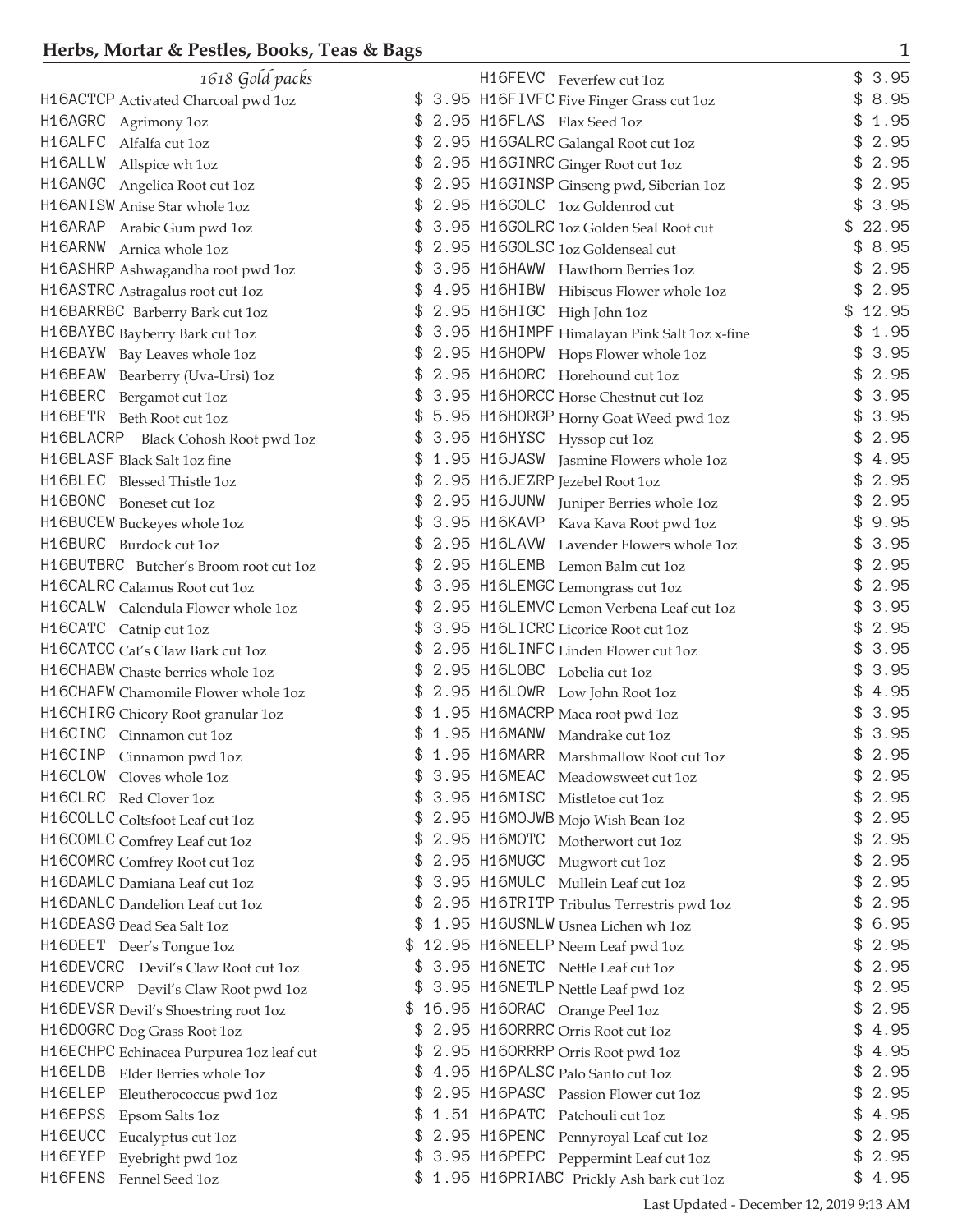|                | H16RASC Raspberry Leaf cut 1oz               |    | 2.95 HBLASF  | <b>Black Salt 2oz fine</b>         | \$<br>2.95  |
|----------------|----------------------------------------------|----|--------------|------------------------------------|-------------|
|                | H16R0SMW Rosemary Leaf wh 1oz                |    | 1.95 HBLEC   | <b>Blessed Thistle 2oz</b>         | 4.95        |
|                | H16R0SP Pink Rose petals 1oz                 | \$ | 2.95 HBONC   | Boneset cut 2oz                    | \$<br>4.95  |
|                | H16R0SRW Red Rose Buds & Petals 1oz          | \$ | 2.95 HBUCEW  | <b>Buckeyes 2oz</b>                | 6.95<br>\$  |
|                | H16R0SSC Rose Hips wh 1oz                    | \$ | 3.95 HBURC   | Burdock Root cut 2oz               | 3.95<br>\$  |
|                | H16SAGW Sage Leaf cut 1oz                    |    | 2.95 HBUTBRC | Butcher's Broom root cut 2oz       | \$<br>4.95  |
|                | H16SALP Salt Petre 1oz                       | \$ | 1.95 HCALRC  | Calamus Root cut 2oz               | \$<br>6.95  |
|                | H16SANRC Sandalwood chips red 1oz            |    | 3.95 HCALW   | Calendula Flower 2oz               | 4.95        |
|                | H16SANRP Sandalwood pwd red 1oz              |    | 3.95 HCAMW   | Camphor Block 25 grams             | 4.95        |
|                | H16SANYP Sandalwood pwd Yellow 1oz           | \$ | 5.95 HCATC   | Catnip cut 2oz                     | 5.95<br>\$  |
|                | H16SASC Sassafras Leaf cut 1oz               | \$ | 3.95 HCATCC  | Cat's Claw Bark cut 1oz            | 2.95<br>\$  |
|                | H16SASRC Sassafras Root cut 1oz              | \$ | 5.95 HCHABW  | Chaste berries whole 2oz           | 4.95<br>\$  |
| H16SCUC        | Scullcap cut 1oz                             |    | 4.95 HCHAFW  | Chamomile Flower whole 2oz         | 4.95        |
|                | H16SEAC Sea Salt coarse 1oz                  | \$ | 1.25 HCHIRG  | Chicory Root granules 2oz          | 2.95<br>\$  |
| H16SEAF        | Sea Salt fine 1oz                            |    | 1.50 HCINC   | Cinnamon cut 2oz                   | 2.95        |
| H16SOLC        | Solomon's Seal cut 1oz                       |    | 10.95 HCINP  | Cinnamon pwd 2oz                   | 3.95        |
| H16SPEC        | Spearmint cut 1oz                            |    | 2.95 HCLOW   | Cloves whole 2oz                   | 6.95        |
|                | H16STJC St John's Wort cut 1oz               | \$ | 2.95 HCLRC   | Red Clover cut 2oz                 | \$<br>4.95  |
|                | H16STRLC Strawberry Leaf cut 1oz             | \$ | 2.95 HCOLLC  | Coltsfoot Leaf 2oz                 | \$<br>4.95  |
|                | H16SULP Sulfur pwd (Brimstone) 1oz           | \$ | 2.95 HCOMLC  | Comfrey Leaf cut 2oz               | \$<br>4.95  |
|                | H16THYLW Thyme Leaf whole 1oz                |    | 2.95 HCOMRC  | Comfrey Root cut 2oz               | 4.95        |
|                | H16VALC Valerian Root cut 1oz                | \$ | 2.95 HDAMLC  | Damiana Leaf 2oz cut               | 5.95<br>\$  |
|                | H16VERC Vervain cut 1oz                      |    | 2.95 HDANLC  | Dandelion Leaf 2oz                 | 3.95        |
|                | H16WHIOC White Oak Bark cut 1oz              |    | 2.95 HDEASG  | Dead Sea Salt 2oz                  | 2.95<br>\$  |
|                | H16WHIPBC White Pine Bark cut 1oz            | \$ | 2.95 HDEET   | Deer's Tongue 2oz                  | 22.95       |
|                | H16WHIWC White Willow Bark cut 1oz           | \$ | 2.95 HDEVCRC | Devil's Claw Root cut 2oz          | 6.95<br>\$  |
|                | H16WILLC Wild Lettuce leaf cut 1oz           | \$ | 3.95 HDEVCRP | Devil's Claw Root pwd 1oz          | 3.95<br>\$  |
|                | H16WITGC Witches Grass cut 1oz               |    | 2.95 HDEVSR  | Devil's Shoestring Root 2oz        | 28.95       |
|                | H16WITLC Witch Hazel Leaf cut 1oz            | \$ | 3.95 HDOGRC  | Dog Grass Root 2oz cut             | 3.95        |
|                | H16WORC Wormwood cut 1oz                     |    | 2.95 HECHPC  | Echinacea Purpurea Leaf cut 2oz    | 4.95        |
| H16WSAG        | White Sage 1oz                               |    | 4.95 HELDB   | Elder Berries 2oz (Sambucus Nigra) | 6.95        |
|                | H16YARF Yarrow Flower 1oz                    |    | 2.95 HELEP   | Eleutherococcus pwd 2oz            | 3.95        |
|                | H16YEANP Yeast, Nutritional pwd 1oz          | \$ | 3.95 HEPS    | Epsom Salt 2oz                     | 1.95<br>\$  |
|                | H16YELC Yellow Dock Root cut 1oz             | \$ | 2.95 HEUCC   | Eucalyptus cut 2oz                 | \$<br>3.95  |
|                |                                              |    | <b>HEYEP</b> | Eyebright pwd 2oz                  | 5.95<br>\$  |
|                | Herb packets                                 |    | <b>HFENS</b> | Fennel Seed 4oz                    | 3.95<br>\$  |
| <b>HACTCP</b>  | Activated Charcoal 2oz pwd                   | \$ | 5.95 HFEVC   | Feverfew cut 2oz                   | 5.95<br>\$  |
| <b>HAGRC</b>   | Agrimony cut 2oz                             | \$ | 3.95 HFIVFC  | Five Finger Grass cut 2oz          | 12.95<br>\$ |
| <b>HALFC</b>   | Alfalfa Leaf cut 2oz                         | \$ | 3.95 HFLAS   | Flax Seed 4oz                      | \$<br>2.95  |
| <b>HALLW</b>   | Allspice 2oz wh                              | \$ | 3.95 HGALRC  | Galangal Root cut 1oz              | \$<br>2.95  |
| <b>HANGC</b>   | Angelica Root cut 2oz                        | \$ | 4.95 HGINRC  | Ginger Root cut 2oz                | \$<br>3.95  |
| HANIS          | Anise Star whole 2oz                         | 3  | 4.95 HGINSP  | Ginseng pwd, Siberian 2oz          | 3.95<br>\$  |
| <b>HARAP</b>   | Arabic Gum pwd 2oz                           | \$ | 5.95 HGOLC   | 2oz Goldenrod cut                  | 5.95<br>\$  |
| <b>HARNW</b>   | Arnica whole 2oz                             | £. | 4.95 HGOLRC  | Golden Seal Root cut 1/2oz         | 10.95<br>\$ |
| <b>HASHRP</b>  | Ashwagandha root pwd 2oz                     | \$ | 5.95 HGOLSC  | 2oz Goldenseal cut                 | 15.95<br>\$ |
| <b>HASTRC</b>  | Astragalus root cut 2oz                      | \$ | 6.95 HHAWW   | Hawthorn Berries 2oz               | 3.95<br>\$  |
| <b>HBARRBC</b> | Barberry Root Bark cut 2oz                   | \$ | 4.95 HHIBW   | Hibiscus Flower whole 2oz          | \$<br>3.95  |
| <b>HBAYBC</b>  | Bayberry Bark cut 2oz                        | £. | 6.95 HHIGC   | High John Root wh 1oz              | 12.95<br>\$ |
| <b>HBAYW</b>   | Bay Leaves whole 2oz                         |    | 3.95 HHIMPF  | Himalayan Pink Salt 2oz x-fine     | 2.95<br>\$  |
| <b>HBEAW</b>   |                                              | 3  | 6.95 HHOPW   | Hops Flower whole 1oz              | 3.95<br>\$  |
| <b>HBERC</b>   | Bearberry (Uva-Ursi) 2oz<br>Bergamot cut 2oz | \$ | 3.95 HHORC   | Horehound cut 2oz                  | 3.95<br>\$  |
| <b>HBETR</b>   | Beth Root cut 1oz                            | \$ | 5.95 HHORCC  | Horse Chestnut cut 2oz             | \$<br>4.95  |
| <b>HBLACRP</b> |                                              |    | 3.95 HHORGP  |                                    | 5.95<br>\$  |
|                | Black Cohosh Root pwd 1oz                    |    |              | Horny Goat 2oz pwd                 |             |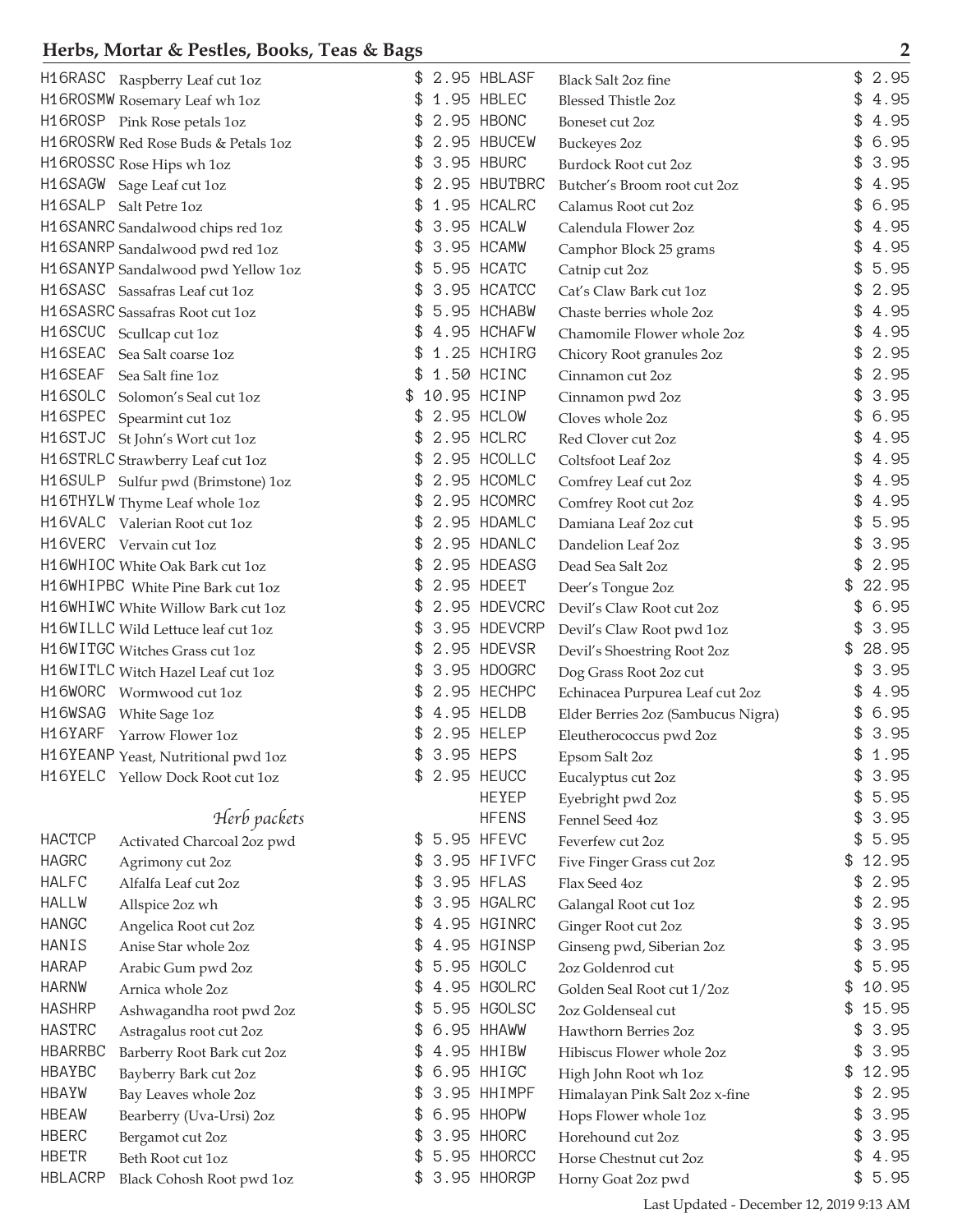## **Herbs, Mortar & Pestles, Books, Teas & Bags** 3<sup>3</sup>

| <b>HHYSC</b>                  | Hyssop cut 2oz                                    |      | 4.95 HSOLC                  | Solomon's Seal root cut 1oz                                          | \$<br>10.95          |
|-------------------------------|---------------------------------------------------|------|-----------------------------|----------------------------------------------------------------------|----------------------|
| <b>HJASW</b>                  | Jasmine Flowers whole 2oz                         |      | 8.95 HSPEC                  | Spearmint 2oz                                                        | 3.95                 |
| <b>HJERW</b>                  | Jericho Flowers (1 flower)                        | \$   | 4.95 HSTJC                  | St John's Wort cut 2oz                                               | 4.95                 |
| <b>HJEZRP</b>                 | Jezebel Root 4oz                                  | \$   | 3.95 HSTRLC                 | Strawberry Leaf cut 2oz                                              | 3.95<br>\$           |
| <b>HJUNW</b>                  | Juniper Berries whole 2oz                         |      | 3.95 HSULP                  | Sulfur pwd (Brimstone) 4oz                                           | 4.95                 |
| <b>HKAVP</b>                  | Kava Kava Root pwd 1oz                            |      | 9.95 HTHYLW                 | Thyme Leaf whole 2oz                                                 | 3.95                 |
| <b>HLAVW</b>                  | Lavender Flowers whole 2oz                        |      | 5.95 HVALC                  | Valerian Root cut 2oz                                                | 4.95                 |
| <b>HLEMB</b>                  | Lemon Balm cut 1oz                                |      | 2.95 HVERC                  | Vervain cut 2oz                                                      | 4.95                 |
| <b>HLEMGC</b>                 | Lemongrass cut 2oz                                |      | 3.95 HWHIOC                 | White Oak Bark cut 2oz                                               | 4.95                 |
| <b>HLEMVC</b>                 | Lemon Verbena Leaf cut 1oz                        |      | 3.95 HWHIPBC                | White Pine Bark cut 2oz                                              | 4.95                 |
| <b>HLICRC</b>                 | Licorice Root cut 2oz                             | \$   | 3.95 HWHIWC                 | White Willow Bark cut 2oz                                            | 3.95<br>\$           |
| <b>HLINFC</b>                 | Linden Flower cut 2oz                             |      | 5.95 HWILLC                 | Wild Lettuce leaf cut 2oz                                            | 6.95                 |
| <b>HLOBC</b>                  | Lobelia cut 1oz                                   |      | 3.95 HWITGC                 | Witches Grass 2oz                                                    | 3.95                 |
| <b>HLOWR</b>                  | Low John Root 1oz                                 |      | 4.95 HWITLC                 | Witch Hazel Leaf cut 1oz                                             | 3.95                 |
| <b>HMACRP</b>                 | Maca root pwd 2oz                                 |      | 5.95 HWORC                  | Wormwood cut 2oz                                                     | 3.95                 |
| <b>HMANW</b>                  | Mandrake cut 1oz                                  |      | 3.95 HWSAG                  | White Sage 2oz                                                       | 6.95                 |
| <b>HMARR</b>                  | Marshmallow root cut 2oz                          | SБ.  | 4.95 HYARF                  | Yarrow flower 2oz                                                    | 3.95<br>\$           |
| <b>HMEAC</b>                  | Meadowsweet cut 2oz                               |      | 4.95 HYEANP                 | Yeast, Nutritional pwd 2oz                                           | 5.95<br>\$           |
| HMISC                         | Mistletoe cut 2oz                                 |      | 3.95 HYELC                  | Yellowdock Root cut 2oz                                              | 3.95<br>\$           |
| <b>HMOJWB</b>                 | Mojo Wish Bean 2oz                                | 4.95 |                             |                                                                      |                      |
| <b>HMOTC</b>                  | Motherwort cut 2oz                                | 4.95 |                             | Herb Pounds                                                          |                      |
| <b>HMUGC</b>                  | Mugwort cut 2oz                                   |      | 3.95 HACTCPB                | 1 Lb Activated Charcoal pwd                                          | 31.95<br>\$          |
| <b>HMULC</b>                  | Mullein Leaf cut 2oz                              |      | 3.95 HAGRCB                 | 1 Lb Agrimony cut                                                    | 18.95<br>\$          |
| <b>HTRITP</b>                 | Tribulus Terrestris pwd 2oz                       |      | 4.95 HALFCB                 | 1 Lb Alfalfa Leaf cut                                                | 13.95<br>\$          |
| <b>HUSNLW</b>                 | Usnea Lichen wh 2oz                               | \$   | 11.95 HALLWB                | 1 Lb Allspice wh                                                     | 17.95<br>\$          |
| <b>HNEELP</b>                 | Neem Leaf pwd 2oz                                 | £.   | 4.95 HANGCB                 | 1 Lb Angelica Root cut                                               | 27.95<br>\$          |
| <b>HNETC</b>                  | Nettle Leaf cut 2oz                               |      | 4.95 HANISB                 | 1 Lb Anise Star whole                                                | \$<br>26.95          |
| <b>HNETLP</b>                 | Nettle Leaf pwd 2oz                               |      | 4.95 HARAPB                 | 1 Lb Arabic Gum pwd                                                  | \$<br>34.95          |
| <b>HORAC</b>                  | Orange Peel 2oz                                   |      | 3.95 HARNWB                 | 1 Lb Arnica Flower whole                                             | 28.95<br>\$          |
| <b>HORRRC</b>                 | Orris Root cut 2oz                                |      | 7.95 HASHRPB                | 1 Lb Ashwagandha root pwd                                            | 29.95<br>\$          |
| <b>HORRRP</b>                 | Orris Root pwd 1oz                                |      | 4.95 HASTRCB                | 1 Lb Astragalus root cut                                             | 42.95<br>\$          |
| <b>HPALSC</b>                 | Palo Santo cut 2oz                                | SБ.  |                             | 4.95 HBARRBCB 1 Lb Barberry Root Bark cut                            | 25.95<br>\$          |
| <b>HPASC</b>                  | Passion Flower cut 2oz                            |      | 3.95 HBAYBCB                | 1 Lb Bayberry Bark cut                                               | 47.95<br>\$          |
| <b>HPATC</b>                  | Patchouli cut 1oz                                 | \$   | 4.95 HBAYWB                 | 1 Lb Bay Leaves whole                                                | \$<br>18.95          |
| <b>HPATR</b>                  | Patchouli Root 1 root bundle                      |      | 11.95 HBEAWB                | 1 Lb Bearberry (Uva-Ursi) whole                                      | 20.95<br>\$          |
| <b>HPENC</b>                  | Pennyroyal Leaf cut 2oz                           | \$.  | 3.95 HBERCB                 | 1 Lb Bergamot cut                                                    | 38.95<br>\$          |
| <b>HPEPC</b>                  | Peppermint Leaf cut 2oz                           | \$   | 3.95 HBETRB                 | 1 Lb Beth Root cut                                                   | 71.95<br>\$          |
| HPRIABC                       | Prickly Ash bark cut 2oz                          | \$   |                             | 7.95 HBLACRPB 1 Lb Black Cohosh Root pwd                             | 41.95<br>\$          |
| <b>HRASC</b>                  |                                                   | \$   |                             | 3.95 HBLASF25 25 Lb Black Salt fine                                  | 248.95<br>\$         |
| <b>HROSMW</b>                 | Raspberry Leaf cut 2oz<br>Rosemary Leaf whole 4oz | \$.  | 3.95 HBLASFB                | 1 Lb Black Salt fine                                                 | 12.95<br>\$          |
| <b>HROSP</b>                  |                                                   | P.   | 4.95 HBLECB                 | 1 Lb Blessed Thistle                                                 | \$<br>21.95          |
| <b>HROSRW</b>                 | Rose petals pink 2oz                              |      | 3.95 HBONCB                 | 1 Lb Boneset cut                                                     | 30.95<br>\$          |
| <b>HROSSC</b>                 | Red Rose Buds & petals 2oz                        | P.   | 4.95 HBUCEWB                |                                                                      | 35.95<br>\$          |
| <b>HSAGW</b>                  | Rose Hips Whole 2oz                               | \$   | 3.95 HBURCB                 | 1 Lb Buckeyes whole                                                  | 20.95<br>\$          |
| <b>HSALP</b>                  | Sage Leaf cut 2oz                                 | \$   |                             | 1 Lb Burdock Root cut<br>4.95 HBUTBRCB 1 Lb Butcher's Broom root cut | 27.95<br>\$          |
| <b>HSANRC</b>                 | Salt Petre 4oz                                    |      | 3.95 HCALRCB                |                                                                      | 40.95<br>\$          |
| <b>HSANRP</b>                 | Sandalwood cut red 1oz                            |      | 3.95 HCALWB                 | 1 Lb Calamus Root cut                                                | 23.95                |
|                               | Sandalwood pwd red 1oz                            |      |                             | 1 Lb Calendula Flower                                                | \$                   |
| <b>HSANYP</b><br><b>HSASC</b> | Sandalwood pwd Yellow 2oz                         | £.   | 10.95 HCAMWB<br>5.95 HCATCB | 14.1oz Camphor whole                                                 | 58.95<br>\$<br>34.95 |
|                               | Sassafras Leaf cut 2oz                            |      |                             | 1 Lb Catnip cut                                                      | \$                   |
| <b>HSASRC</b>                 | Sassafras Root cut 2oz                            |      | 11.95 HCATCCB               | 1 Lb Cat's Claw Bark cut                                             | 27.95<br>\$          |
| <b>HSCUC</b>                  | Scullcap cut 1oz                                  | \$.  | 4.95 HCHABWB                | 1 Lb Chaste berries whole                                            | 22.95<br>\$          |
| <b>HSEAC</b>                  | Sea Salt Course 4oz                               | \$   | 1.95 HCHAFWB                | 1 Lb Chamomile Flower whole                                          | 24.95<br>\$          |
| <b>HSEAF</b>                  | Sea Salt Fine 2oz                                 |      | 1.95 HCHIRGB                | 1 Lb Chicory Root granules                                           | 11.95<br>\$          |

Last Updated - December 12, 2019 9:13 AM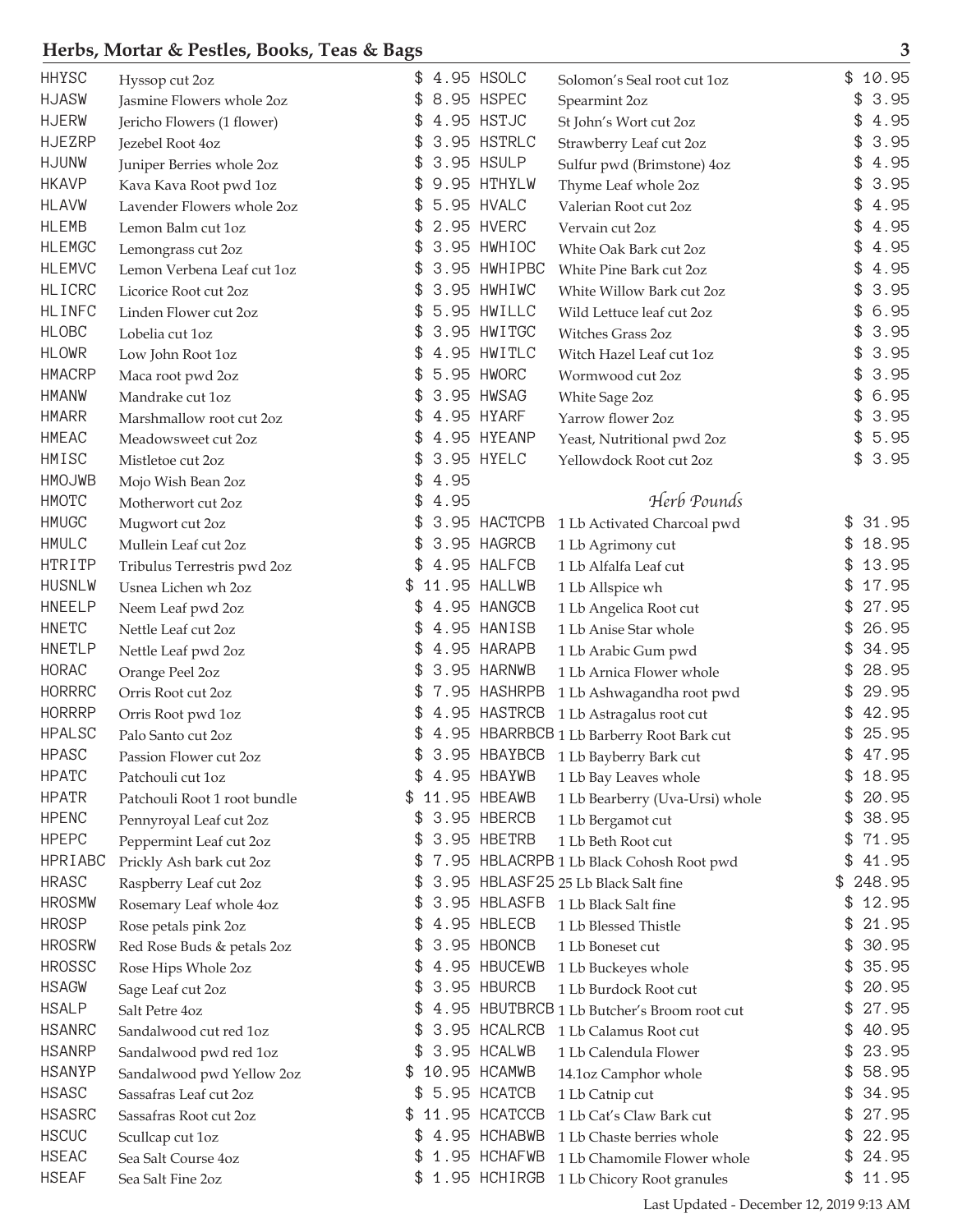| <b>HCINCB</b>  | 1 Lb Cinnamon cut                   |    | 12.95 HLOBCB   | 1 Lb Lobelia cut                         | \$<br>41.95  |
|----------------|-------------------------------------|----|----------------|------------------------------------------|--------------|
| <b>HCINPB</b>  | 1 Lb Cinnamon pwd                   |    | 14.95 HLOWRB   | 1 Lb Low John Root                       | 68.95        |
| <b>HCLOWB</b>  | 1 Lb Cloves whole                   |    | 34.95 HMACRPB  | 1 Lb Maca root pwd                       | 35.95        |
| <b>HCLRCB</b>  | 1 Lb Red Clover cut                 |    | 29.95 HMANWB   | 1 Lb Mandrake cut                        | 41.95        |
| <b>HCOLLCB</b> | 1 Lb Coltsfoot Leaf cut             |    | 30.95 HMARRB   | 1 Lb Marshmallow Root cut                | 25.95        |
| <b>HCOMLCB</b> | 1 Lb Comfrey Leaf cut               |    | 27.95 HMEACB   | 1 Lb Meadowsweet cut                     | 27.95        |
| <b>HCOMRCB</b> | 1 Lb Comfrey Root cut               |    | 27.95 HMISCB   | 1 Lb Mistletoe cut                       | 24.95        |
| <b>HDAMLCB</b> | 1 Lb Damiana Leaf cut               |    | 34.95 HMOJWBB  | 1 Lb Mojo Wish Beans                     | 20.95        |
| <b>HDANLCB</b> | 1 Lb Dandelion Leaf cut             |    | 21.95 HMOTCB   | 1 lb Motherwort cut                      | \$<br>23.95  |
| <b>HDEASGB</b> | 1 Lb Dead Sea Salt                  |    | 12.95 HMUGCB   | 1 Lb Mugwort cut                         | 21.95        |
| <b>HDEETB</b>  | 1 Lb Deer's Tongue                  | \$ | 158.95 HMULCB  | 1 Lb Mullein Leaf cut                    | 22.95        |
|                | HDEVCRCB 1 Lb Devil's Claw Root cut |    | 43.95 HTRITPB  | 1 Lb Tribulus Terrestris pwd             | 26.95        |
|                | HDEVCRPB 1 Lb Devil's Claw Root pwd |    | 41.95 HUSNLWB  | 1 Lb Usnea Lichen wh                     | 77.95        |
| <b>HDEVSRB</b> | 1 Lb Devil's Shoestring root        |    | 215.95 HNEELPB | 1 Lb Neem Leaf pwd                       | 23.95        |
| <b>HDOGRCB</b> | 1 Lb Dog Grass Root cut             |    | 21.95 HNETCB   | 1 Lb Nettle Leaf cut                     | 22.95        |
| <b>HECHPCB</b> | 1 Lb Echinacea Purpurea Leaf cut    |    | 25.95 HNETLPB  | 1 Lb Nettle Leaf pwd                     | 23.95        |
| <b>HELDBB</b>  | 1 Lb Elder Berries whole            | \$ | 44.95 HORACB   | 1 Lb Orange Peel cut                     | 17.95        |
| <b>HELEPB</b>  | 1 Lb Eleutherococcus pwd            |    | 19.95 HORRRCB  | 1 Lb Orris Root cut                      | \$<br>48.95  |
| HEPS25         | 25 Lb Epsom Salts                   |    | 79.95 HORRRPB  | 1 Lb Orris Root pwd                      | 55.95        |
| HEPS5          | 5 Lb Epsom Salts                    |    | 17.95 HPALSCB  | 1 Lb Palo Santo cut                      | 23.95        |
| <b>HEPSB</b>   | 1 Lb Epsom Salts                    |    | 4.95 HPASCB    | 1 Lb Passion Flower cut                  | 21.95        |
| <b>HEUCCB</b>  | 1 Lb Eucalyptus cut                 |    | 15.95 HPATCB   | 1 Lb Patchouli cut                       | 47.95        |
| <b>HEYEPB</b>  | 1 Lb Eyebright pwd                  |    | 34.95 HPENCB   | 1 Lb Pennyroyal Leaf cut                 | 19.95        |
| <b>HFENSB</b>  | 1 Lb Fennel Seed                    | \$ | 10.95 HPEPCB   | 1 Lb Peppermint Leaf cut                 | \$<br>18.95  |
| <b>HFEVCB</b>  | 1 Lb Feverfew cut                   |    |                | 35.95 HPRIABCB 1 Lb Prickly Ash bark cut | \$<br>51.95  |
| <b>HFIVFCB</b> | 1 Lb Five Finger Grass cut          | \$ | 90.95 HRASCB   | 1 Lb Raspberry Leaf cut                  | \$<br>20.95  |
| <b>HFLASB</b>  | 1 Lb Flax Seed                      |    | 5.95 HROSMWB   | 1 Lb Rosemary Leaf whole                 | 9.95         |
| <b>HGALRCB</b> | 1 Lb Galangal Root cut              |    | 25.95 HROSPB   | 1 Lb Rose petals pink                    | 25.95        |
| HGINRCB        | 1 Lb Ginger Root cut                |    | 18.95 HROSRWB  | 1 Lb Red Rose Buds & Petals              | 20.95        |
| <b>HGINSPB</b> | 1 Lb Ginseng pwd, Siberian          |    | 16.95 HROSSCB  | 1 Lb Rose Hips whole                     | 26.95        |
| <b>HGOLCB</b>  | 1 Lb Goldenrod cut                  |    | 28.95 HSAGWB   | 1 Lb Sage Leaf cut                       | \$<br>20.95  |
| <b>HGOLRCB</b> | 1 Lb Golden Seal Root cut           |    | 334.95 HSALPB  | 1 Lb Salt Petre                          | 14.95        |
| <b>HGOLSCB</b> | 1 Lb Goldenseal cut                 | \$ | 115.95 HSANRCB | 1 Lb Red Sandalwood cut                  | \$<br>37.95  |
| <b>HHAWWB</b>  | 1 Lb Hawthorn Berries whole         |    | 18.95 HSANRPB  | 1 Lb Red Sandalwood pwd                  | 37.95        |
| <b>HHIBWB</b>  | 1 Lb Hibiscus Flower whole          |    | 20.95 HSANYPB  | 1 Lb Yellow Sandalwood pwd               | \$<br>69.95  |
| <b>HHIGCB</b>  | 1 Lb High John Root wh              | \$ | 166.95 HSASCB  | 1 Lb Sassafras Leaf cut                  | \$<br>34.95  |
| <b>HHIMPFB</b> | 1 Lb Himalayan Pink Salt x-fine     | \$ | 11.95 HSASRCB  | 1 Lb Sassafras Root cut                  | \$<br>82.95  |
| <b>HHOPWB</b>  | 1 Lb Hops Flower whole              |    | 34.95 HSCUCB   | 1 Lb Scullcap cut                        | \$<br>50.95  |
| <b>HHORCB</b>  | 1 Lb Horehound cut                  | \$ | 21.95 HSEA5    | 5 Lb Sea Salt Coarse                     | 6.95<br>\$   |
| <b>HHORCCB</b> | 1 Lb Horse Chestnut cut             |    | 26.95 HSEAC25  | 25 Lb Sea Salt Coarse                    | \$<br>26.95  |
| <b>HHORGPB</b> | 1 Lb Horny Goat pwd                 |    | 32.95 HSEACB   | 1 Lb Sea Salt Coarse                     | 2.95<br>\$   |
| <b>HHYSCB</b>  | 1 Lb Hyssop cut                     |    | 22.95 HSEAFB   | 1 Lb Sea Salt Fine                       | \$<br>5.95   |
| <b>HJASWB</b>  | 1 Lb Jasmine Flowers whole          | \$ | 59.95 HSOLCB   | 1 Lb Solomon's Seal root cut             | \$<br>143.95 |
| <b>HJERWB</b>  | 6pk Jericho Flowers                 |    | 20.95 HSPECB   | 1 Lb Spearmint cut                       | \$<br>16.95  |
| <b>HJEZRPB</b> | 1 Lb Jezebel Root                   | \$ | 11.95 HSTJCB   | 1 Lb St John's Wort cut                  | \$<br>24.95  |
| <b>HJUNWB</b>  | 1 Lb Juniper Berries whole          |    | 21.95 HSTRLCB  | 1 Lb Strawberry Leaf cut                 | \$<br>21.95  |
| <b>HKAVPB</b>  | 1 Lb Kava Kava Root pwd             | S  | 127.95 HSULPB  | 1 Lb Sulfur pwd (Brimstone)              | \$<br>14.95  |
| <b>HLAVWB</b>  | 1 Lb Lavender Flowers whole         |    | 35.95 HTHYLWB  | 1 Lb Thyme Leaf whole                    | \$<br>16.95  |
| <b>HLEMBB</b>  | 1 Lb Lemon Balm cut                 |    | 27.95 HVALCB   | 1 Lb Valerian Root cut                   | \$<br>26.95  |
| <b>HLEMGCB</b> | 1 Lb Lemongrass cut                 | \$ | 17.95 HVERCB   | 1 Lb Vervain cut                         | \$<br>24.95  |
| <b>HLEMVCB</b> | 1 Lb Lemon Verbena Leaf cut         | \$ | 32.95 HWHIOCB  | 1 Lb White Oak Bark cut                  | \$<br>25.95  |
| <b>HLICRCB</b> | 1 Lb Licorice Root cut              | \$ |                | 20.95 HWHIPBCB 1 Lb White Pine Bark cut  | \$<br>22.95  |
| <b>HLINFCB</b> | 1 Lb Linden Flower cut              |    | 37.95 HWHIWCB  | 1 Lb White Willow Bark cut               | \$<br>19.95  |
|                |                                     |    |                |                                          |              |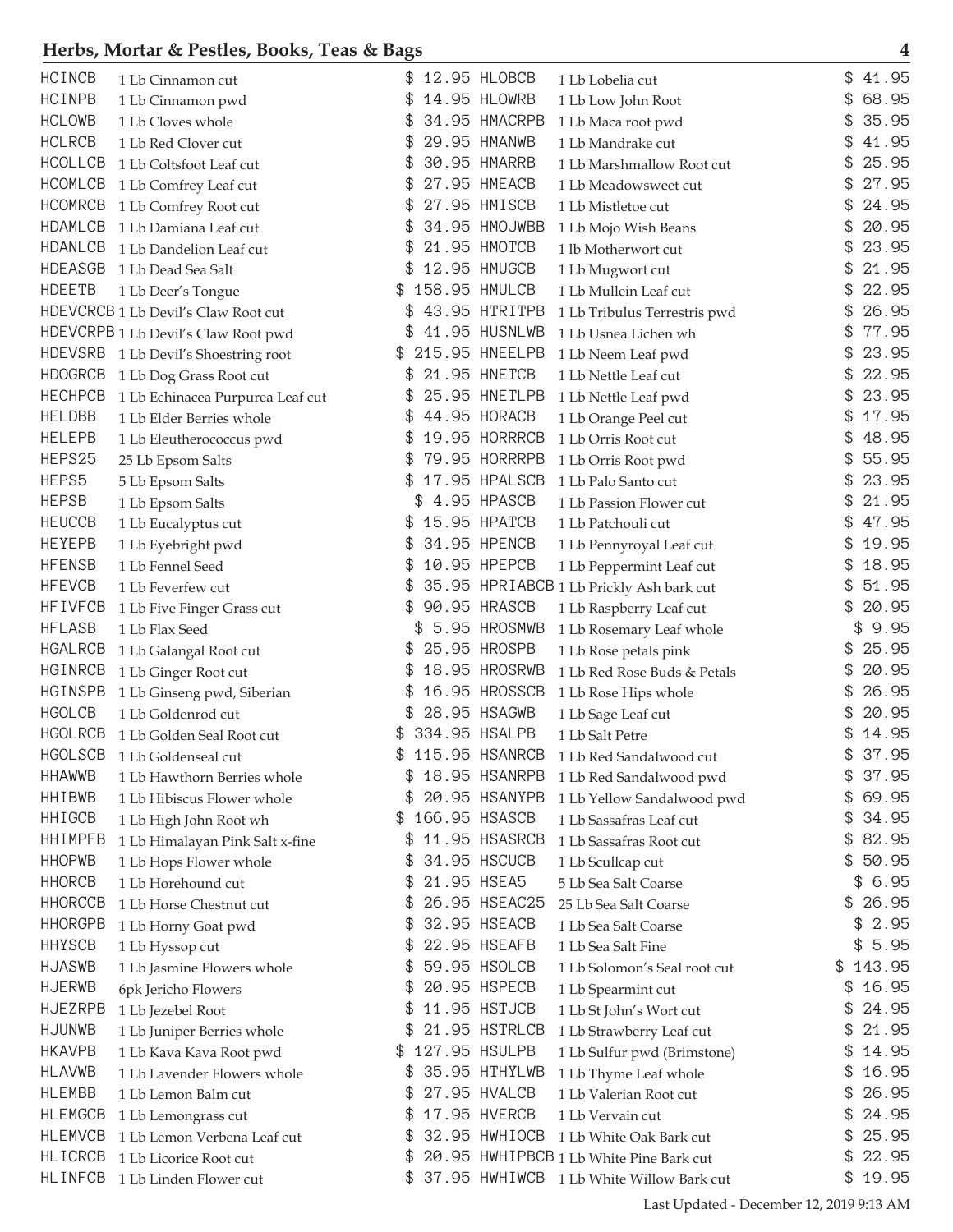| HWILLCB<br>1 Lb Wild Lettuce leaf cut                      | \$                  | 42.95 BPAPJIM Papa Jim's Herbal Magic Workbook  | 9.95<br>\$   |
|------------------------------------------------------------|---------------------|-------------------------------------------------|--------------|
| <b>HWITGCB</b><br>1 Lb Witches Grass cut                   | 21.95 BPLAMAG       | Plant Magic                                     | 19.99        |
| HWITLCB<br>1 Lb Witch Hazel Leaf cut                       | \$                  | 39.95 BSACHER Sacred Herbs (hc)                 | 14.95<br>\$  |
| <b>HWORCB</b><br>1 Lb Wormwood cut                         |                     | 22.95 BSACHERS Sacred Herbs of Samhain          | 18.99        |
| <b>HWSAGB</b><br>1 Lb White Sage                           | \$                  | 41.95 BSECMED Secret Medicines from your Garden | 19.95        |
| <b>HYARFB</b><br>1 Lb Yarrow flower                        | 19.95 BSMUBLE       | Smudging and Blessings Book                     | 12.95        |
| <b>HYEANPB</b><br>1 Lb Yeast, Nutritional pwd              | 34.95 BSPESEA<br>S  | Spellbook for the Seasons                       | 24.95<br>\$  |
| <b>HYELCB</b><br>1 Lb Yellowdock Root cut                  | 21.95               |                                                 |              |
|                                                            |                     | Mortar & Pestals & Grinders                     |              |
| Herb & Herbal Books                                        | LM002               | 21/2" Black M & P                               | 10.95        |
| B10MINMS 10 Minute Magic Spells (hc)                       | 18.99 LM006<br>\$   | 4" Natural M & P                                | 17.95        |
| B20HERA 2020 Herbal Almanac                                | 14.99 LM1150B       | Black Ceramic M & P                             | 11.95        |
| <b>BADAPTO</b><br>Adaptogens (hc)                          | 16.95 LM33          | Soapstone 3" x 3" M & P                         | 12.95        |
| BBLABOT Blackthorn's Botanical Magic                       | 22.95 LM335         | Black Soapstone M & P                           | 11.95        |
| BBOOBLER Book of Blessings & Rituals (hc)                  | 19.99 LM336         | 4" Black Soapstone M & P                        | 26.95        |
| <b>BBOOFLOS</b> Book of Flower Spells                      | 14.95 LM44          | 4" Soapstone M & P                              | 13.95<br>\$  |
| <b>BBOOHERS</b> Book of Herb Spells                        | 14.95 LM480         | Soapstone M & P                                 | 14.95        |
| BCHEHER Cherokee Herbal                                    | 15.00 LM533UF       | 3" Pentagram M & P                              | 14.95<br>\$  |
| BCLEHEA Clearing Healthy Energy                            | 18.95 LM621TA       | 4" Pentagram M & P                              | 21.95        |
| BCOMADA Complete guide to Adaptogens (hc)                  | 21.99 LMBID3        | 3" Bidasar Marble M & P                         | 14.95<br>\$. |
| BCOMHER Compendium of Herbal Magick                        | 29.50 LMBLA5        | 5" Various colors M & P                         | 27.95        |
| <b>BCULCOMH Culpeper's Complete Herbal</b>                 | 24.95 LMBS          | 23/4" Brass M & P                               | 9.95<br>\$   |
| BDICMOD Dict. Modern Herbalism                             | 14.95 LMGRE4        | 41/2" Grey M & P                                | 19.95        |
| BDRUHER1 Druid's Herbal for Sacred Earth Year              | 14.95 LMGREM4<br>S  | $4''$ Green Marble M & P                        | 24.95<br>\$  |
| BENCMAG Encyclopedia of Magical Herbs                      | 18.99 LMOR3         |                                                 | 32.95<br>\$  |
| <b>BFL0100</b>                                             | 17.95 LMORG4        | Mortar/Pestle Set of 3 White                    | 33.95        |
| Flowerpaedia 1000 Flowers<br>BGARWIT Garden Witch's Herbal | 21.99 LMORM         | 4" Onyx M & P                                   | 11.95<br>\$  |
| BGREWIC Green Wiccan Herbal                                | 19.95 LMORS         | Mortar/Pestle White 3"                          | 10.95        |
|                                                            | 9.95 LMP1           | Mortar/Pestle White 2"                          | 14.95        |
| BGREWICS Green Wiccan Spellbook                            | 16.99 LMP2          | 2 3/4" Cast Iron M & P                          | 20.95        |
| BGREWIT Green Witch (hc)                                   |                     | 3 1/2" Cast Iron M & P                          | 19.95        |
| BGREWITH Green Witch Herbal                                | 16.95 LMP3          | Cast Iron Cauldron M & P                        | \$           |
| BGRIALE Grimore of Aleister Crowley                        | 29.95 LMP4          | 4 1/4" Cast Iron M & P                          | 37.95        |
| BHANAPO Handmade Apothecary (hc)                           | 17.95 LMPLB<br>\$   | 31/2" Brass Black Carved M & P                  | 21.95<br>\$  |
| BHEAHERH Healing Herbs Handbook                            | 14.95 LMPLC         | 3" Brass Carved M & P                           | 18.95        |
| BHEASPI Healing Spices (hc)                                | 24.95 LMPUR3<br>\$. | 3 1/2" x 2 1/2" purple M & P                    | 16.95<br>\$  |
| BHERALC Herbal Alchemist's Handbook                        | 21.95 LMS13         | 3 Pentagram M & P                               | 16.95<br>\$  |
| BHERGAR Herb Gardner's Essential Guide                     | 22.99 LMS16<br>\$   | Flower M & P                                    | 16.95<br>\$  |
| BHERGUIF Herbalist's Guide to Formulary                    | 19.99 LMS17         | Celtic Soapstone M & P                          | 18.95<br>\$  |
| BHERHAN Herbal Handbook, Medical Herbalism                 | 16.95 LMS21<br>S    | Celtic M & P                                    | 20.95<br>\$  |
| BHERHANH Herbal Handbook for Homesteaders                  | 24.99 LMS22         | Triple Moon Soapstone M& P                      | 16.95<br>\$  |
| BHERKIT Herbal Kitchen                                     | 21.95 LMS25<br>\$   | Celtic Soapstone M & P                          | 15.95<br>\$  |
| BHERLEX Herbal Lexicon in 10 Languages                     | 30.00 LMS26         | Traditional Soapstone M & P                     | 15.95<br>\$  |
| BHERMAG Herbal Magick                                      | 16.95 LMS32<br>\$   | Pearl Inlaid Triple Moon M & P                  | 20.95<br>\$  |
| <b>BHERMAGB</b> Herb Magic for Beginners                   | 15.00 LMS36<br>\$   | Black Pentagram M & P                           | 24.95<br>\$  |
| BHERPLA Herbs Plain & Simple                               | 14.95 LMS41         | Celtic Knot M & P                               | 16.95<br>\$  |
| BHERSPI<br>Herbs & Spices (hc)                             | 16.95 LMWP<br>S     | Wooden Pentagram M & P                          | 16.95<br>\$  |
| BJUDHER Jude's Herbal Home Remedies                        | 19.99 LWG2          | 2" Herb Grinder                                 | 6.95<br>\$   |
| <b>BMAGFOL</b><br>Magical Folkhealing                      | 17.99 LWG3P         | Pentagram Herb Grinder 3"                       | \$11.95      |
| <b>BMAGHER</b><br>Magical Herbalism                        | 14.99 LWG3TM        | Triple Moon Herb Grinder 3"                     | \$11.95      |
| BMAGHER1 Magic of Herbs                                    | 24.95<br>S          |                                                 |              |
| BMAGHERB Magical Herbal Baths of Santeria                  | \$9.95              | Teas                                            |              |
| BMAGHOU<br>Magical Household                               | 14.99 LTARTM<br>\$  | Arthritis Relief tea                            | 2.95<br>\$   |
| BMASBOOØHB Master Book of Herbalism                        | 21.95 LTAWAM        | Awakened Vitality tea                           | \$<br>2.95   |

Last Updated - December 12, 2019 9:13 AM